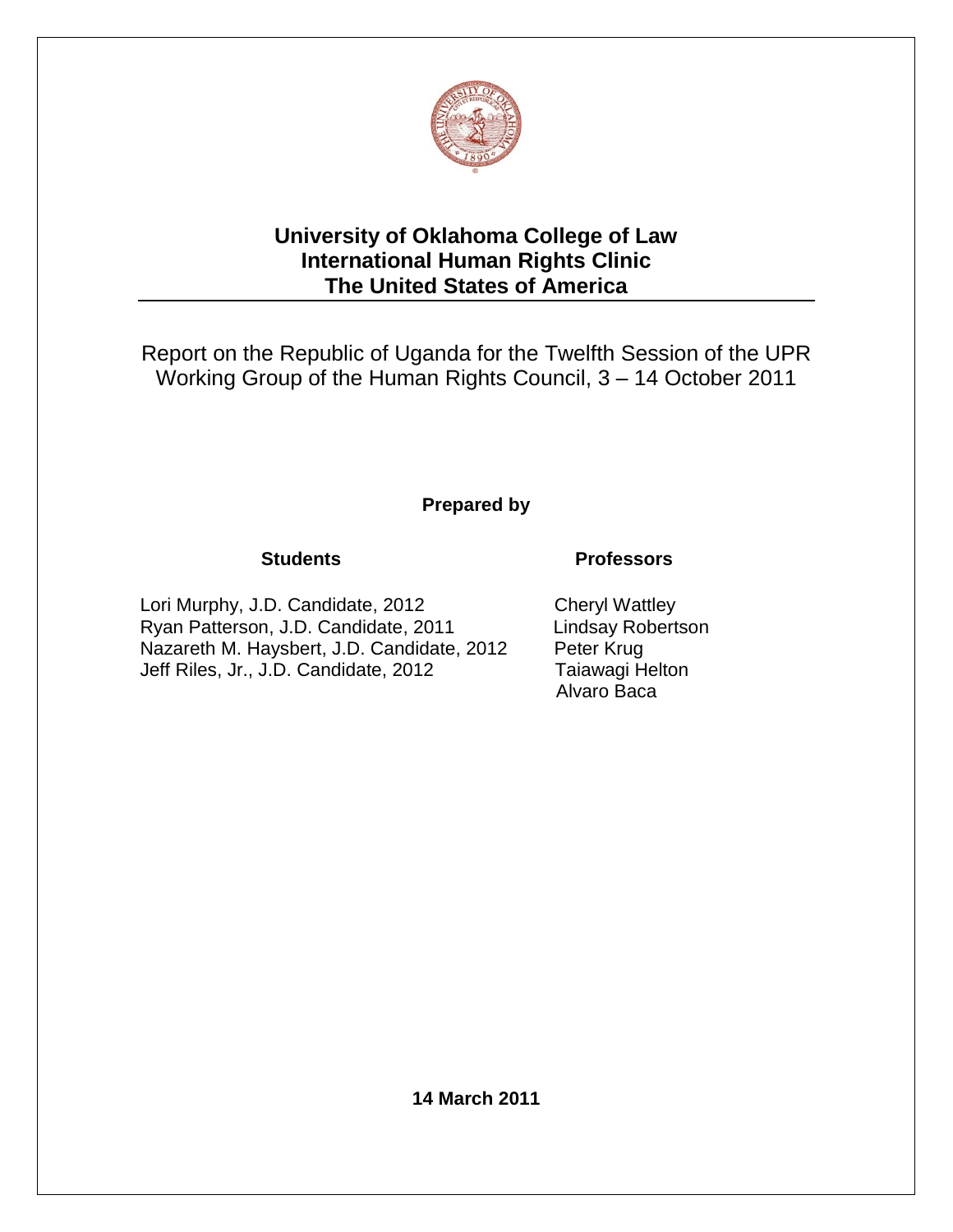This report concerns indigenous peoples in the Republic of Uganda and surveys Uganda's compliance with certain human rights obligations. The government of Uganda employs a domestic meaning for the term "indigenous" that differs from an international consensus of what "indigenous" usually conveys. This report, while recognizing Uganda's unique terminology, uses "indigenous peoples" to indicate peoples whose ways of life differ from the dominant society, and often depend on access to traditional lands and resources. The report and attached annex focus on four selected areas: (1) Access to Land; (2) Health; (3) Education; and (4) Employment, Political, and Gender Discrimination. The Clinic notes the expressed intent of the government of Uganda to comply with its international commitments. Each section of this report includes recommendations for continuing Uganda's domestic accomplishments and maintaining fidelity to its international obligations.

### **I. ACCESS TO LAND**

#### **Normative and Institutional Frameworks**

International Instruments: Article 17 of the Universal Declaration of Human Rights, if deemed to be evidence of customary international law, may be binding on Uganda. Articles 8(b), 10 and 26 of the UN Declaration on the Rights of Indigenous Peoples (UNDRIP) would bind Uganda if the UNDRIP is determined to be evidence of customary international law. Uganda acceded to the International Covenant on Economic, Social and Cultural Rights (ICESCR) in 1987. As of 1980, Uganda is a party to the Convention on the Elimination of All Forms of Racial Discrimination (CERD). In 1986, Uganda ratified the African Charter on Human and Peoples' Rights, which provides for: self-determination (Article 20); economic, social and cultural development (Article 24); and guarantees the right to property (Article 14).

Domestic Undertakings: The 1995 Constitution requires the state to adhere to international law. Article 237 of the Constitution provides that land in Uganda belongs to its citizens. Article 26(1) guarantees the right to own property individually or collectively. Article 26(2) grants the government the power to take property for the public interest but protects customary interests in property by recognizing the right to fair and equitable compensation. Article 36 guarantees ethnic minorities the right to participate in government decision-making processes. Section 3(1) of the Land Act of 1998 protects the right to customary ownership of land. Section 42 provides for a Land Fund to resettle persons rendered landless by government action and to assist citizens in acquiring title to land. The Land Acquisition Act of 2000, in sections 3(3), 5 and 6, provides that compulsory acquisitions by the government be accompanied by notice and prior compensation. Under Section 8, the government shall void compulsory acquisitions which contravene these provisions. The Ministry of Lands created the Uganda National Land Policy of 2011in part to redress land injustices against vulnerable groups.

#### **Human Rights on the Ground**

Forcible Eviction and Lack of Access to Land: Indigenous groups such as the Batwa, Benet and Karamojong peoples have been forcibly evicted from their traditional lands and deprived of their traditional means of subsistence without participation in the decision process or adequate compensation or resettlement assistance. These groups suffer acute landlessness, intertribal conflict, poverty, ill health, and lack of access to food and water. A few indigenous communities have been temporarily resettled onto government or privately owned land, but the vast majority lack rights or access to land and fend for themselves with the help of relief organizations. The Batwa live as squatters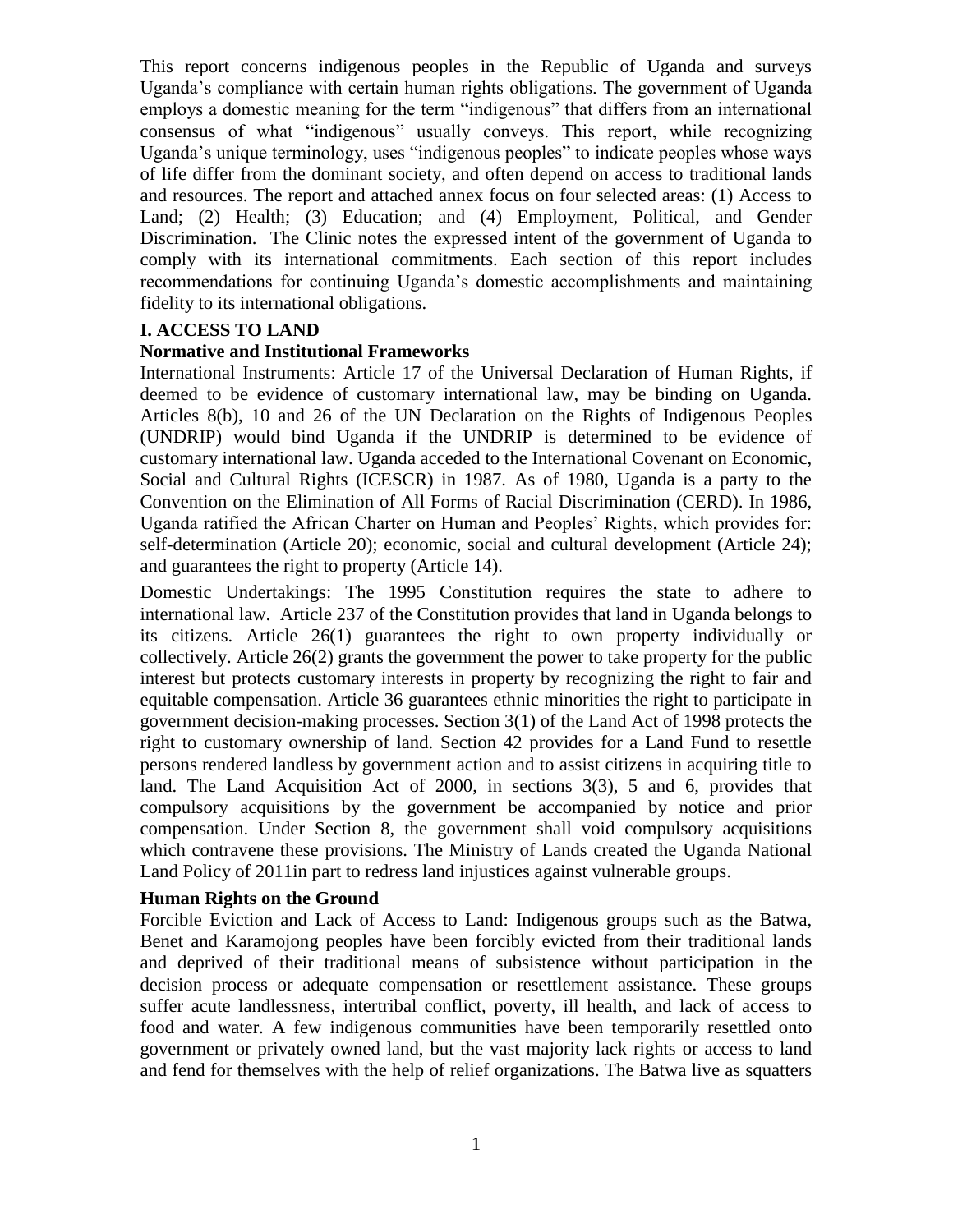and sharecroppers on the land of private landowners, where their labor and rights are regularly exploited.

Compensation: In 1995, the World Bank set aside a trust fund to compensate the Batwa for the loss of their crops and permanent structures from forced evictions, but most Batwa were excluded from compensation because in cultural practice they did not use land to farm or establish permanent structures. Moreover, the compensation element of the trust was eliminated in 2002 after trust funds were invested off-shore and then lost. In 2005, the Uganda High Court in Uganda Land Alliance v. Uganda Wildlife Authority and the Attorney General recognized the right of a large Benet community to return to their traditional lands and remain undisturbed, and directed the government to return their lands and grant compensation. The government has not complied with the court order, and has arrested or removed Benet people found in these areas. The government plans to de-gazette—remove from the national park system—a portion of the land previously appropriated from the Karamojong people. However, a 2009 country report on Uganda published by the International Labour Organization and the African Commission on Human and Peoples' Rights states the land will be leased to private overseas investors rather than restored to the Karamojong as compensation.

Customary Land Rights: Most of the land in Uganda is owned or managed under customary tenure. Indigenous groups holding land under customary tenure do not have documentation. Section 4(1) of the Land Act of 1998 established a mechanism to acquire a certificate of customary ownership but it has not yet been implemented and does not include already evicted groups.

#### **Recommendations**

• Implement a mechanism enabling indigenous groups to obtain certificates of customary ownership to any untitled lands they currently occupy or may occupy in the future.

• Provide compensation to indigenous groups who were forcibly evicted from traditional lands without compensation, consultation, or consent.

• Consider the partial return of protected areas to indigenous communities and the provision of other government lands for the permanent resettlement of communities unable to reclaim a portion of their traditional lands.

• Create a dispute resolution process and complaint filing mechanism for indigenous peoples to inexpensively adjudicate land takings and register complaints.

• Consult with representatives of the Batwa, Benet, and Karamojong peoples and other displaced groups in the implementation of the Uganda National Land Policy.

• Comply with the court order handed down by the Uganda High Court in Uganda Land Alliance v. Uganda Wildlife Authority and the Attorney General.

• Actively participate in international and regional meetings on indigenous peoples and minorities and sensitize local governments to the needs of indigenous communities.

## **II. HEALTH**

## **Normative and Institutional Framework**

International Instruments: The ICESCR recognizes in Article 12 "the right of everyone to the enjoyment of the highest attainable standard of physical and mental health." Article 16 of the African Charter also asserts the right of "every individual" to "enjoy the best attainable state of physical and mental health," and requires party states to "take the necessary measures to protect the health of their people." Article 12 of the Convention on the Elimination of All Forms of Discrimination Against Women (CEDAW), ratified in 1985, addresses women's access to health care, including pre- and post-natal services and adequate nutrition. Article 2 of the Convention on the Rights of the Child (CRC), ratified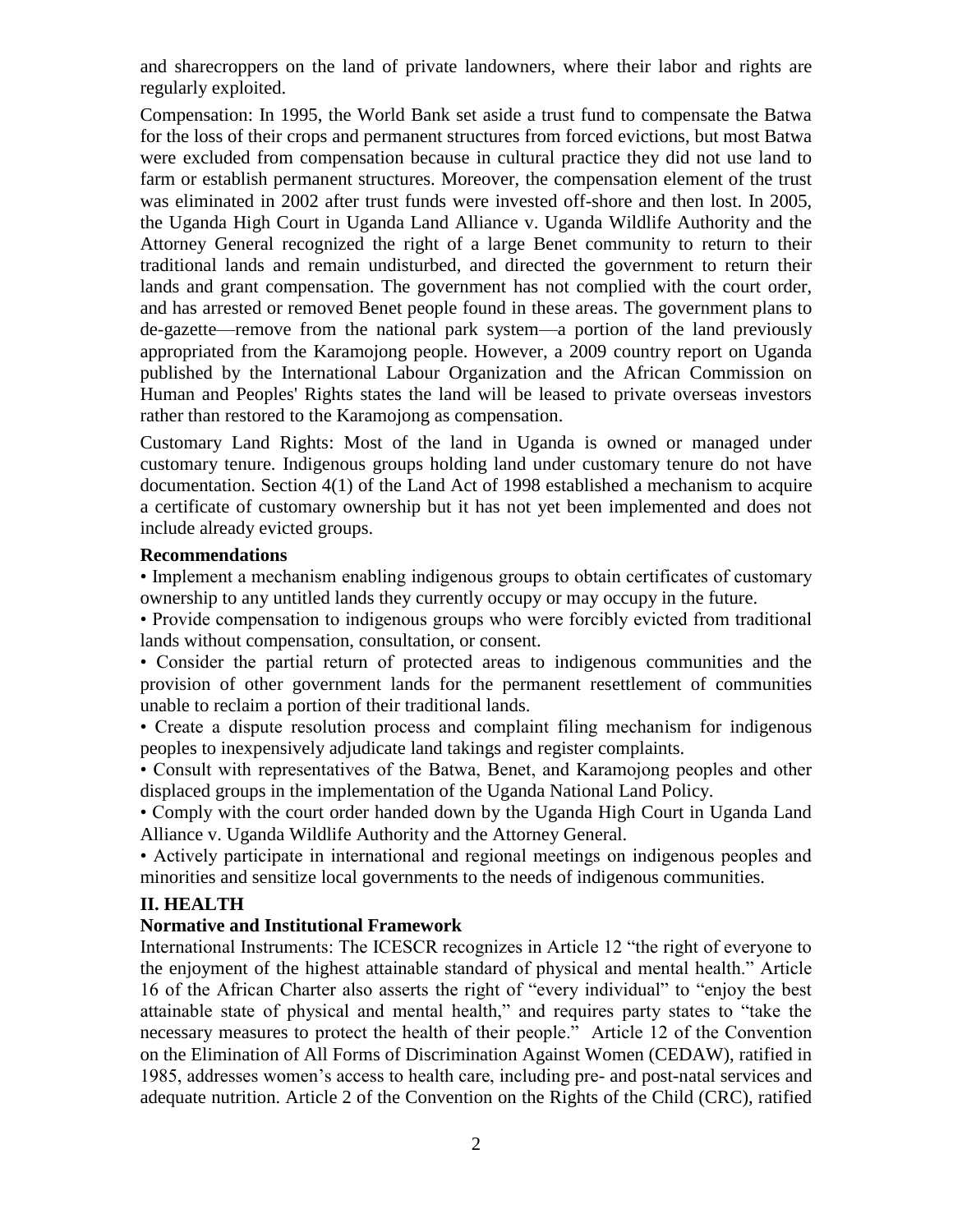in 1990, obligates state parties to protect the health of children, especially those from vulnerable groups such as indigenous peoples.

Domestic Undertakings: The Health Sector Strategic Plan III (2010/11-2014/15) prioritizes human resource development to mitigate Uganda's shortage of health care workers. The 1964 Public Health Act authorized the creation of vaccination programs. The National Malaria Control Strategic Plan aims to prevent and treat infections, and the HIV/AIDS Strategic Plan reflects the government's current approach to curbing the infection rate and treating those already infected.

#### **Human Rights on the Ground**

Access to safe water and sufficient food are urgent concerns affecting the health of all of Uganda's indigenous peoples. There is a high risk of malnutrition for the Karamojong, due to the difficulty of growing food on semi-arid land with little water access. The Batwa also lack sufficient food and safe water, and Benet children have suffered from malnutrition following their displacement from Mt. Elgon. Malaria is a particular threat for indigenous communities, especially during the rainy season and in more humid areas. Inadequate shelter to protect from mosquitoes intensifies the problem. The malaria rate is high for the Benet, who have been displaced to lower, mosquito-infested elevations. Batwa children are also at a heightened risk of malaria due to inadequate housing. Over 1 million Ugandans are HIV positive. There is a lack of specific data on infection rates of indigenous peoples, but health and civil society workers report increasing infections in indigenous communities. A belief that sex with Batwa women will cure AIDS has caused a particularly high incidence of rape and resulting HIV infection in Batwa communities. Access to health services is problematic for all indigenous groups—often due to a lack of services in remote areas—compounding existing medical problems. The Batwa face a particularly difficult time accessing healthcare because sometimes services are directly denied them even if they can reach a clinic. This contributes to a disproportionate death rate for Batwa women in pregnancy and labor. Reproductive health services and access to family planning are a challenge for indigenous women in general.

#### **Recommendations**

• Prioritize making safe water available to indigenous communities, and incorporate their needs in water sector planning.

• Facilitate training of indigenous persons to become community health workers in the public sector of Uganda's understaffed health care system, through targeted recruiting and government support for attending schools and vocational programs.

• Provide vaccinations to children in indigenous communities, administered in programs that cooperate with community leaders to educate parents about the benefits of immunization and promote their participation.

• Combat malaria by encouraging local governments in affected areas to provide materials to improve substandard housing, and specifically target indigenous communities for distribution of insecticide treated mosquito nets.

• Support local governments in developing mobile health clinics that bring services to indigenous communities, and compile disaggregated health data about their particular needs.

#### **III. EDUCATION**

#### **Normative and Institutional Framework**

International Instruments: ICESCR Article 13 recognizes the right to compulsory primary education for everyone, and the "progressive introduction of free education" at both secondary and higher levels of education. Article 13.2 calls for the general availability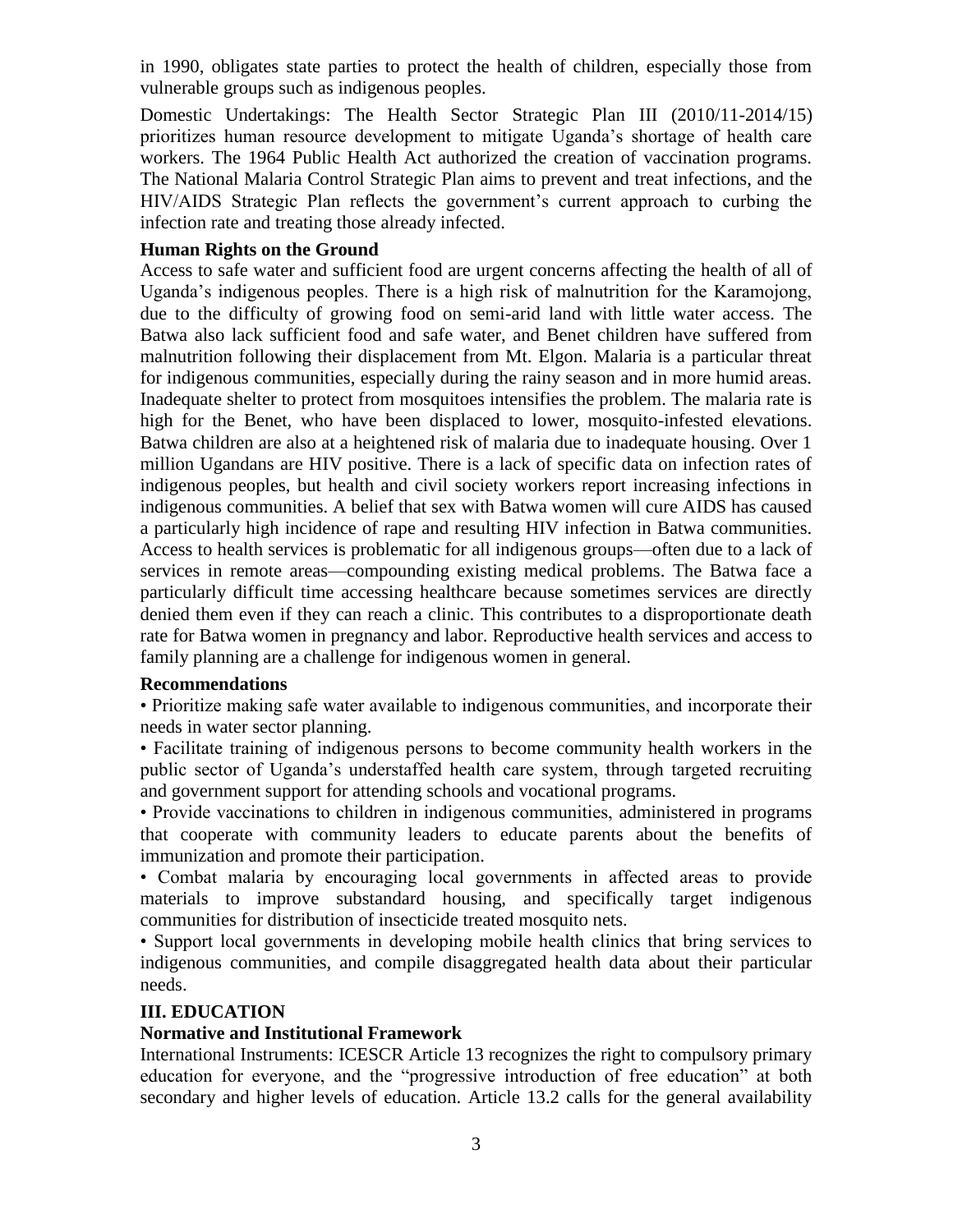and accessibility of secondary education. CEDAW Article 10 concerns the right to education and equal opportunities for women, including the equal opportunity to benefit from "scholarships and other study grants," the reduction of drop-out rates for women and "access to specific educational information to help ensure the health and well-being of families including information and advice on family planning." CRC Article 28 recognizes the right of everyone to free and available compulsory primary education and making "higher education accessible to all on the basis of capacity by every appropriate means." Article 28 requires a state party to take measures encouraging school attendance and reducing dropout rates. Concerning Article 29, state parties agree that education of the child "shall be directed to" respect for cultural identity, language and values. Article 17 of the African Charter on Human and Peoples' Rights provides that every individual "shall have the right to education and may freely take part in the cultural life of his community." The United Nations Development Programme's Millenium Development Goals (MDG) 2 calls for achievement of universal primary education by 2015.

Domestic Undertakings: Article 30 of the Constitution guarantees that all persons have the right to education. Article 34 of the Constitution reaffirms a child's right to basic education, leaving the responsibility with both the state and the parents of the child. Universal Primary Education (UPE) was implemented in 1997 with Universal Secondary Education (USE) following in 2007. These were intended to eliminate school fees but do not provide for school uniforms or lunches. Recognizing childrens' inability to participate in formal education due to the semi-nomadic lifestyle common in Karamoja, in 1998 the government introduced Alternative Basic Education for Karamoja (ABEK).

**Human Rights on the Ground:** According to the National Development Plan of 2010- 2015 (NDP) "efficiency and quality of secondary education remains very low due to poor management of school resources." It also cites the "inequitable deployment of teachers" as a problem in the efficiency and quality of secondary education. The government cites "limited access to education for marginalized groups" along with inadequate physical infrastructure as constraints in the education sector. Remoteness, discrimination and lack of financial resources represent the largest barriers to education of Batwa communities. With only one secondary school per sub-county in rural areas, teachers and students must walk great distances to reach school. Remote primary schools will also lump grades together due to scarcity of teachers. Keeping children in school also represents a challenge when they lack adequate food. Success keeping children in school through programs which provide lunches has been observed. Concerning UPE, some schools continue charging unauthorized fees. In Karamoja net enrollment is at 35%. In sharp contrast, net enrollment of the country is approximately 84%, putting Uganda on the path to achieve the MDG 2 target of 100% enrollment by 2015 if it can overcome these wide disparities. As for higher education, few can afford the tuition and expenses associated with universities. According to a report by Uganda to the African Commission "there is overwhelming demand for functional adult literacy in the whole country."

#### **Recommendations**

• Collect statistics reflecting gender and minority status of school attendance and performance at all levels in order to have a clear knowledge of what the situation on the ground is.

• Provide additional primary and secondary schools in each sub-county so that all children in the county would live within a reasonable walking distance.

• Develop creative ways to provide access to education in rural communities such as bussing teachers to remote areas on a regular basis.